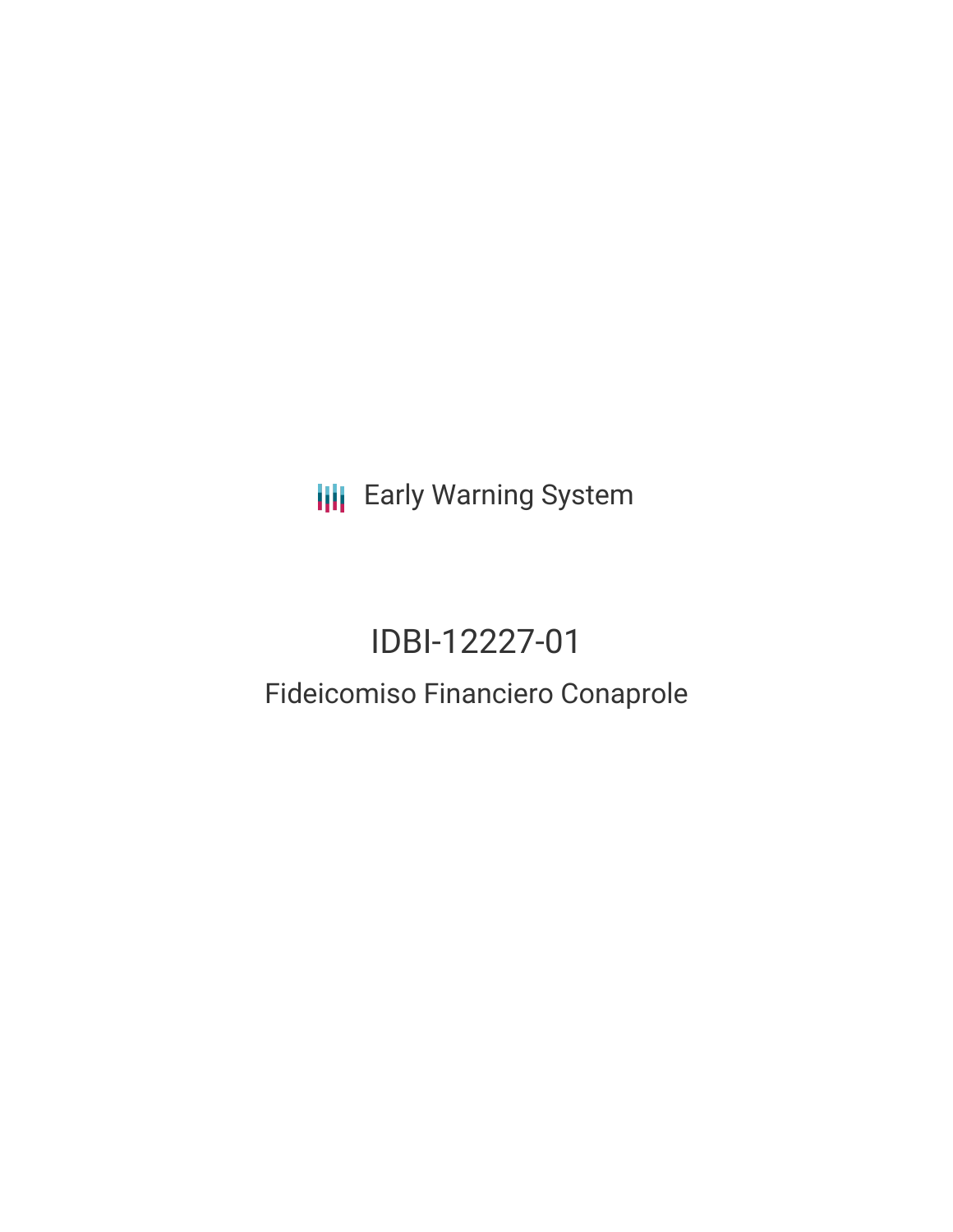

#### **Quick Facts**

| <b>Countries</b>               | Uruguay                                                                 |
|--------------------------------|-------------------------------------------------------------------------|
| <b>Financial Institutions</b>  | IDB Invest (IDBI)                                                       |
| <b>Status</b>                  | Proposed                                                                |
| <b>Bank Risk Rating</b>        | FI                                                                      |
| <b>Voting Date</b>             | 2019-10-21                                                              |
| <b>Borrower</b>                | Fideicomiso para la Financiacion de Establecimientos Lecheros ("FFIEL") |
| <b>Sectors</b>                 | Agriculture and Forestry                                                |
| <b>Investment Type(s)</b>      | Loan                                                                    |
| <b>Investment Amount (USD)</b> | $$40.00$ million                                                        |
| <b>Loan Amount (USD)</b>       | \$40.00 million                                                         |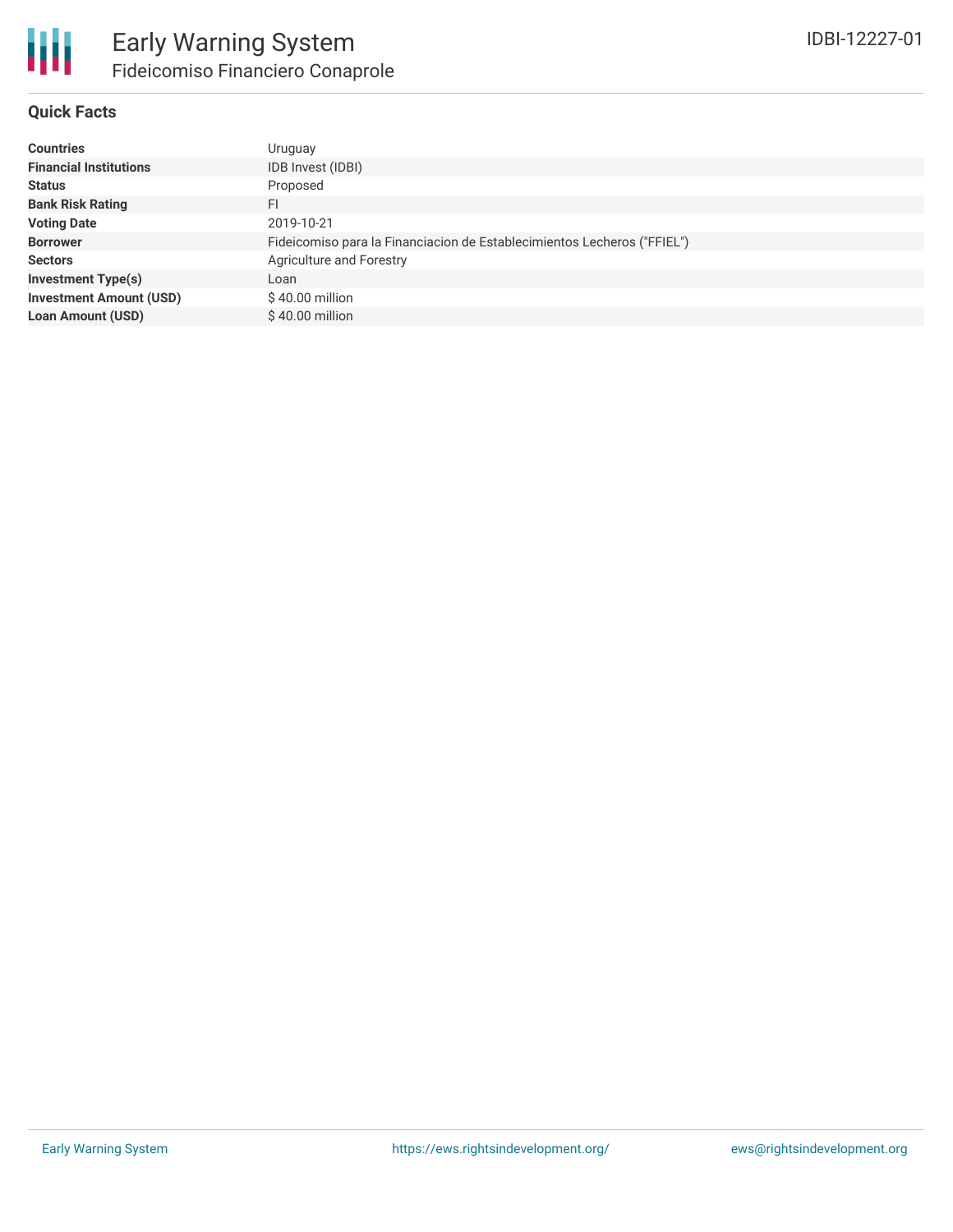

## **Project Description**

According to IDB Invest, in order to support growth ventures in the Uruguayan dairy industry involving investments in infrastructure projects and permanent working capital, the Cooperativa de Ahorro y Crédito Proleco (Proleco), with the support of the Cooperativa Nacional de Productores de Leche (Conaprole), will create a financing system for Proleco's partners (the "Sub-Borrowers") through a financial trust created under Uruguayan law (FFIEL). The FFIEL will be funded through public issues of subordinated debt, public issues of trust participation certificates and through senior debt securities issued under a private bid endorsed by IDB Invest for up to US\$40 million, consisting of a US\$20 million Committed Tranche I and a US\$20 million Uncommitted Tranche II.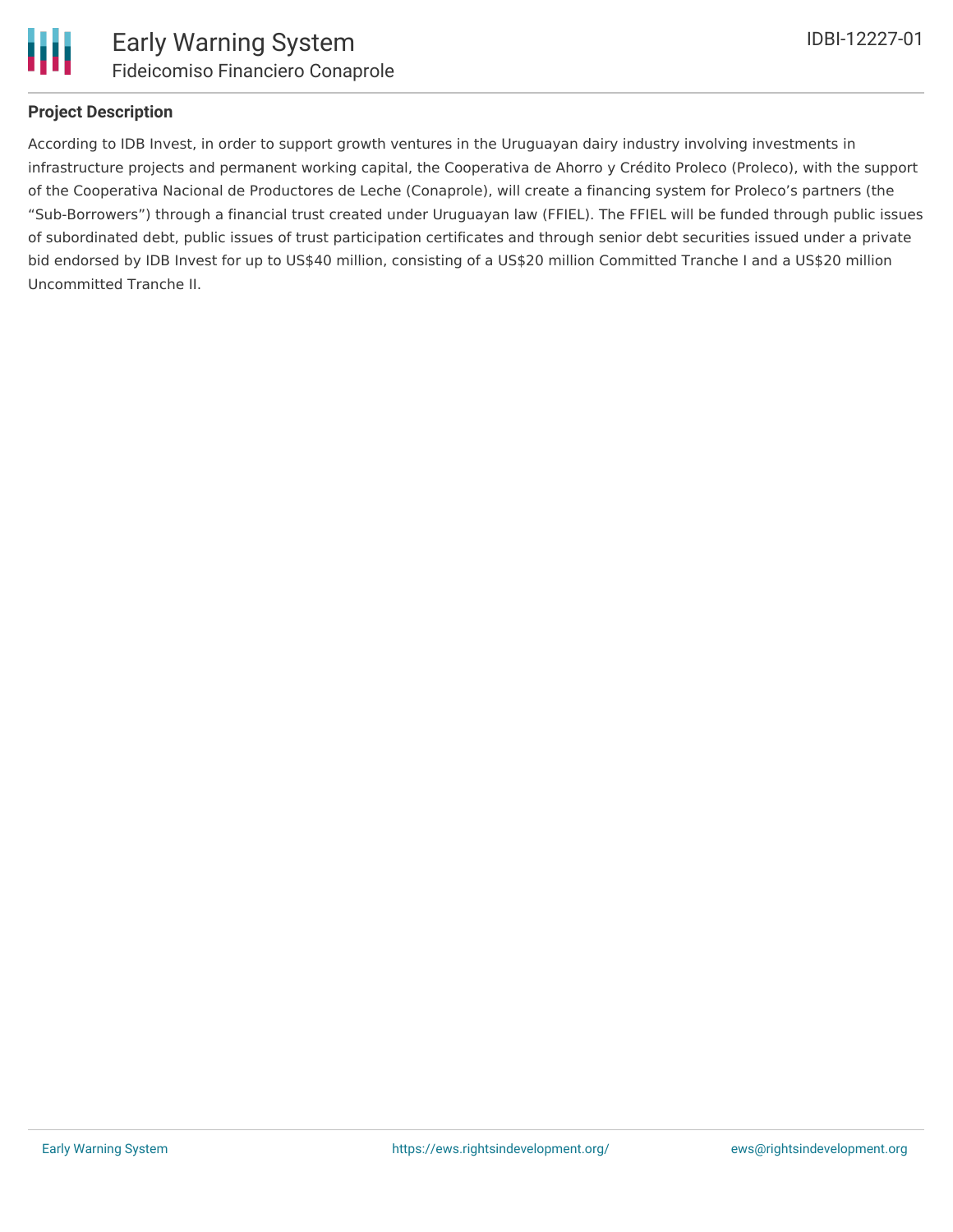## **People Affected By This Project**

#### 1. Scope of the Environmental and Social Review

The Project's initial Environmental and Social Due Diligence (DDAS) process began in April 2019 and meetings were held with Conaprole representatives at the Montevideo, Villa Rodriguez, Florida and San Ramon facilities. During the DDAS, IDB Invest assessed Conaprole's environmental, social and health and safety resources and management, not only in their industrial facilities, but also in their supply chain.

#### 2. Environmental and Social Categorization and Rationale

Given the number of investments to be funded by the trust (on average US\$175,000 per producer), the term of the transaction (30 years) and the use of funds (land acquisition, expansion of existing facilities, upgrading and/or purchasing new equipment, etc.), and in light of Conaprole's overall assessment of the environmental, social and health and safety of its producers, this operation has been classified as FI-2 by the Policy of Environmental and Social Sustainability of IDB Invest. Its impacts and risks are regarded as limited, reversible and manageable through the use of techniques known in the industry.

#### 3. Environmental and Social Risks and Impacts

Conaprole has an Integrated Environmental, Social and Health and Safety Management System, which combines specific management systems certified by ISO 9.001, ISO 14.001 and OHSAS 18.001; as well as process management systems certified by food safety and security standards ISO 22.000, FSSC 22000 and HACCP. As part of the company's supply chain management, Conaprole provides advice and support for quality management and the environmental, social, health and safety issues linked to the activities of their associated dairy producers. In this regard, Conaprole promotes improving product quality and the environmental, health and safety performances of their producers through ongoing technical support and training. Some of the largest potential environmental impacts generated by Project include the potential pollution of surface water, soil and air due to inadequate treatment and effluent discharges, as well as inadequate management of agrochemicals and other hazardous substances and pollution occurring as a result of poor solid waste management. The most relevant occupational hazards are ergonomic risks, of blows and falls and electrical and chemical risks (from handling agrochemicals and other substances). Conaprole's primary goal is to eliminate and/or reduce these impacts and risks through ongoing technical support and training for their producers.

#### 4. Mitigation Measures

As part of its technical assistance to associated dairy producers, between 2012 and 2017 Conaprole conducted an energy efficiency program aimed at increasing electrical safety and reducing energy and fuel consumption[1]. The program's implementation was guided by Conaprole through energy audits of the dairy farms (between October 2013 and February 2017, 538 audits were performed. In total, 292 producers invested US\$1.4 million in energy saving measures).

Since 2016, Conaprole has created a dedicated area to ensure the environmental sustainability of partner dairy farms called "Tambo Sustentable" (Sustainable Dairy Farm). This area boasts a multidisciplinary team made up of environmental, electrical, hydraulic, civil engineers and agronomists, along with veterinarians. Proper environmental management of the dairy farms is promoted through technical consulting, publication of materials and training opportunities. The services provided include dairy effluent and solid waste management, water management, energy efficiency and productive infrastructure. Effluent management minimizes the volumes generated, allowing for their collection, storage and reintroduction into the soil with the purpose of recycling their already existing nutrients, thus reducing the use of chemical fertilizers. The program for responsible water use minimizes consumption volumes and ensures adequate water supply in terms of volume and quality for producers, their families, workers and farm animals. The energy efficiency program reduces energy consumption per liter. The animal welfare program promotes developing adequate facilities to ensure the longevity and production capacity of the farm animals.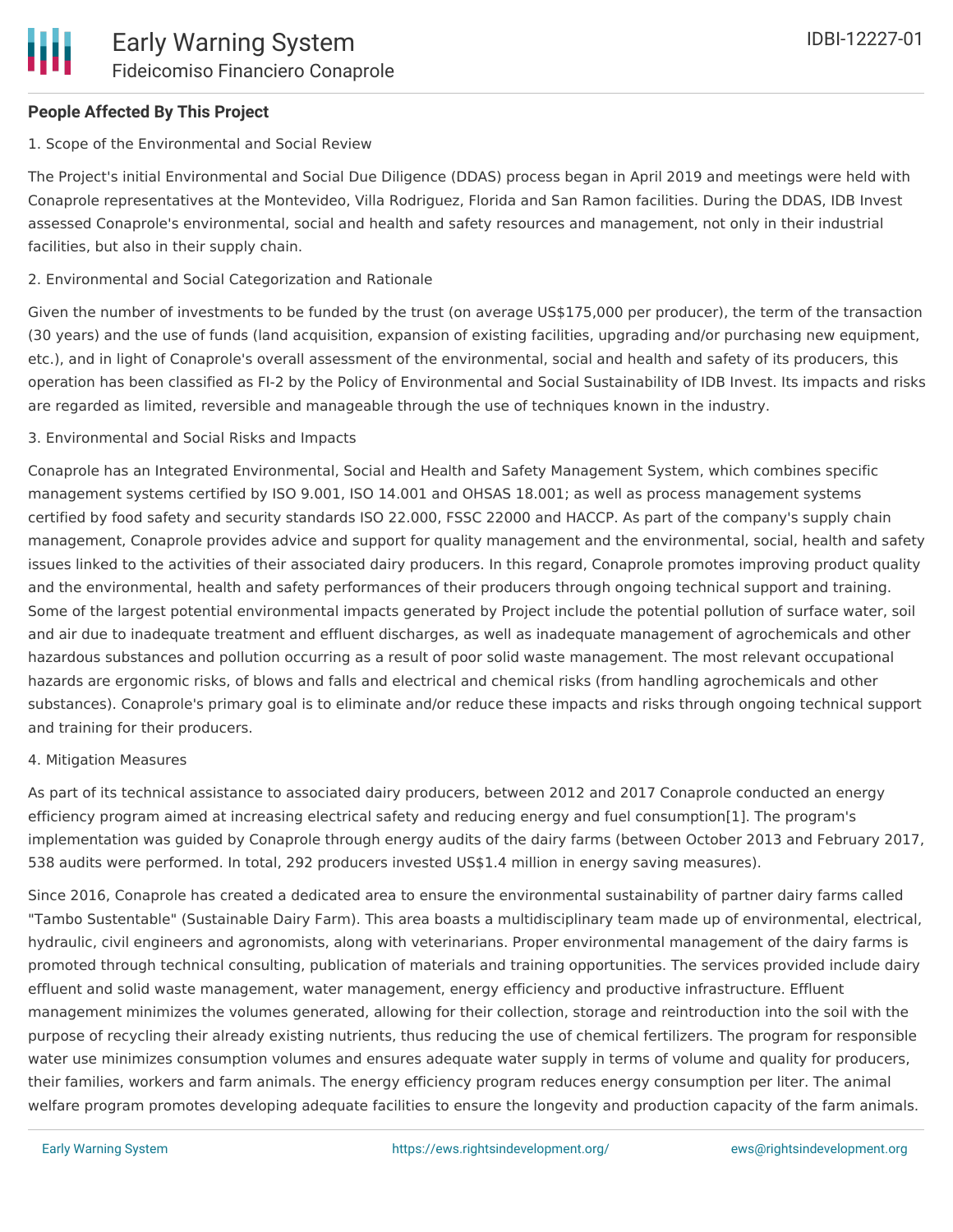

## **Investment Description**

• IDB Invest (IDBI)